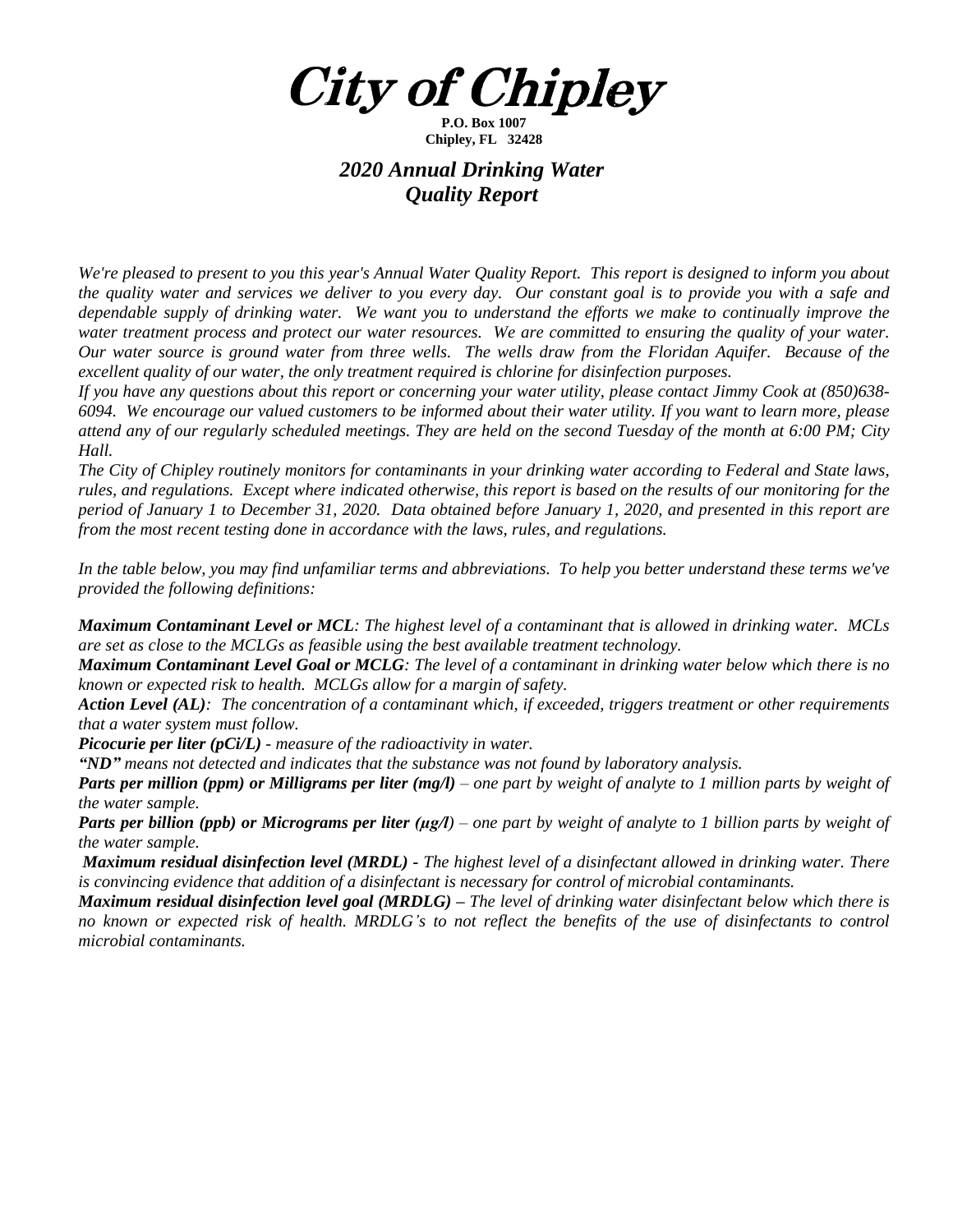## **2020 TEST RESULTS TABLE**

| <b>Contaminant and Unit of</b><br><b>Measurement</b> | Dates of sampling<br>(mo. /yr.) | <b>MCL Violation</b><br>Y/N | Level<br><b>Detected</b> | Range of<br><b>Results</b> | <b>MCLG</b>    | <b>MCL</b>     | <b>Likely Source of</b><br><b>Contamination</b>                                                         |  |  |  |
|------------------------------------------------------|---------------------------------|-----------------------------|--------------------------|----------------------------|----------------|----------------|---------------------------------------------------------------------------------------------------------|--|--|--|
| <b>Inorganic Contaminants</b>                        |                                 |                             |                          |                            |                |                |                                                                                                         |  |  |  |
| Nitrate (as Nitrogen) (ppm)                          | 03/20                           | N                           | 1.2                      | $0.41 - 1.2$               | 10             | 10             | Runoff from fertilizer<br>use; leaching from<br>septic tanks, sewage;<br>erosion of natural<br>deposits |  |  |  |
| Barium (ppm)                                         | 03/20                           | N                           | 0.006                    | $0.0032 -$<br>0.006        | $\overline{c}$ | $\overline{c}$ | Discharge of drilling<br>waste; discharge from<br>metal refineries; erosion<br>of natural deposits      |  |  |  |
| Sodium (ppm)                                         | 03/20                           | N                           | 2.5                      | $2.1 - 2.5$                | N/A            | 160            | Salt water intrusion,<br>leaching from soil                                                             |  |  |  |

| <b>Contaminant and</b><br>Unit of<br><b>Measurement</b> | Dates of<br>sampling $(mo/yr)$ | <b>MCL</b><br><b>Violation Y/N</b> | Level<br><b>Detected</b> | Range of<br><b>Results</b> | <b>MCLG</b> | <b>MCL</b> | <b>Likely Source of</b><br><b>Contamination</b> |  |  |  |
|---------------------------------------------------------|--------------------------------|------------------------------------|--------------------------|----------------------------|-------------|------------|-------------------------------------------------|--|--|--|
| <b>Radioactive Contaminants</b>                         |                                |                                    |                          |                            |             |            |                                                 |  |  |  |
| Alpha emitters<br>(pCi/L)                               | 05/17 & 7/18<br>04/19          | N                                  | 0.5                      | $ND-0.5$                   | 0           | 15         | Erosion of natural<br>deposits                  |  |  |  |
| Radium $226 + 228$ or<br>combined radium<br>(pCi/L)     | $05/17&7/18-$<br>04/19         | N                                  | 0.5                      | $ND-0.5$                   |             |            | Erosion of natural<br>deposits                  |  |  |  |

| <b>Contaminant and Unit</b><br>of Measurement | Dates of<br>sampling<br>(mo. /yr.) | AI.<br>exceeded<br>Y/N | 90th<br>Percentile<br>Result | No. of<br>sampling<br>sites<br>exceeding<br>the AL | <b>MCLG</b> | AL<br>(Action<br>Level) | <b>Likely Source of Contamination</b>                                                                        |  |  |
|-----------------------------------------------|------------------------------------|------------------------|------------------------------|----------------------------------------------------|-------------|-------------------------|--------------------------------------------------------------------------------------------------------------|--|--|
| <b>Lead and Copper (Tap Water)</b>            |                                    |                        |                              |                                                    |             |                         |                                                                                                              |  |  |
| Copper (tap water)<br>(ppm)                   | $06/20 -$<br>09/20                 | N                      | 0.23                         | $0$ OF $20$                                        | 1.3         | 1.3                     | Corrosion of household plumbing systems;<br>erosion of natural deposits; leaching from wood<br>preservatives |  |  |
| Lead (tap water)<br>(ppb)                     | $06/20-$<br>09/20                  | N                      | 1.2                          | $0$ OF $20$                                        | $\Omega$    | 15                      | Corrosion of household plumbing systems, erosion<br>of natural deposits                                      |  |  |

| Disinfectant or<br><b>Contaminant and Unit</b><br>of Measurement | Dates of<br>sampling<br>(mo. /yr.) | <b>MRDL</b> or<br><b>MCL</b><br><b>Violation</b><br>Y/N | Level<br><b>Detected</b> | Range of<br><b>Results</b> | <b>MCLG</b> or<br><b>MRDLG</b> | <b>MCL</b> or<br><b>MRDL</b> | <b>Likely Source of Contamination</b>     |  |  |
|------------------------------------------------------------------|------------------------------------|---------------------------------------------------------|--------------------------|----------------------------|--------------------------------|------------------------------|-------------------------------------------|--|--|
| <b>Stage 2 Disinfectant/Disinfection By-Product (D/DBP)</b>      |                                    |                                                         |                          |                            |                                |                              |                                           |  |  |
| Chlorine (ppm)-<br>Stage 1                                       | $01/20-$<br>12/20                  | N                                                       | RAA<br>$= 0.38$          | $0.32 - 0.44$              | <b>MRDLG</b><br>$=4$           | <b>MRDL</b><br>$= 4.0$       | Water additive used to control microbes   |  |  |
| <b>TTHM</b> (Total<br>trihalomethanes)<br>(ppb)                  | 09/20                              | N                                                       | 5.5                      | N/A                        | N/A                            | $MCL =$<br>80                | By-product of drinking water disinfection |  |  |
| Haloacetic Acids<br>$(HAA5)$ (ppb)                               | 09/20                              | N                                                       | 7.6                      | N/A                        | N/A                            | 60                           | By-product of drinking water disinfection |  |  |

The sources of drinking water (both tap water and bottled water) include rivers, lakes, streams, ponds, reservoirs, springs, and wells. As water travels over the surface of the land or through the ground, it dissolves naturally occurring minerals and, in some cases, radioactive material, and can pick up substances resulting from the presence of animals or *from human activity.*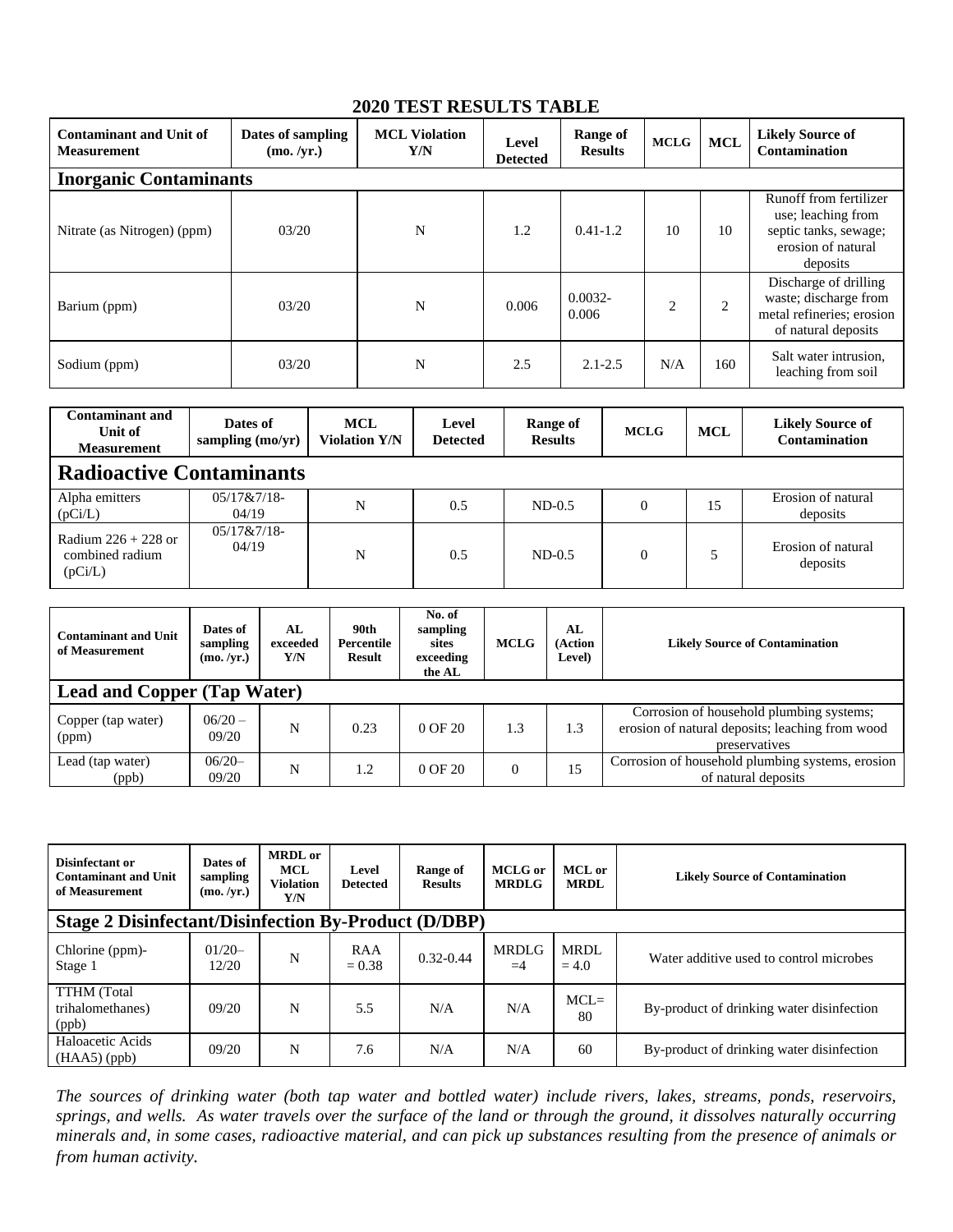*Contaminants that may be present in source water include:*

- *(A) Microbial contaminants, such as viruses and bacteria, which may come from sewage treatment plants, septic systems, agricultural livestock operations, and wildlife.*
- *(B) Inorganic contaminants*, *such as salts and metals, which can be naturally-occurring or result from urban stormwater runoff, industrial or domestic wastewater discharges, oil and gas production, mining, or farming.*
- *(C) Pesticides and herbicides, which may come from a variety of sources such as agriculture, urban stormwater runoff, and residential uses.*
- *(D) Organic chemical contaminants*, *including synthetic and volatile organic chemicals, which are byproducts of industrial processes and petroleum production, and can, also, come from gas stations, urban stormwater runoff, and septic systems.*
- *(E) Radioactive contaminants*, *which can be naturally occurring or be the result of oil and gas production and mining activities.*

In order to ensure that tap water is safe to drink, the EPA prescribes regulations, which limit the amount of certain contaminants in water provided by public water systems. The Food and Drug Administration (FDA) regulations establish *limits for contaminants in bottled water, which must provide the same protection for public health.*

Drinking water, including bottled water, may reasonably be expected to contain at least small amounts of some contaminants. The presence of contaminants does not necessarily indicate that the water poses a health risk. More *information about contaminants and potential health effects can be obtained by calling the Environmental Protection Agency's Safe Drinking Water Hotline at 1-800-426-4791.*

Thank you for allowing us to continue providing your family with clean, quality water this year. In order to maintain a safe and dependable water supply, we sometimes need to make improvements that will benefit all of our customers. These *improvements are sometimes reflected as rate structure adjustments. Thank you for understanding.*

*Some people may be more vulnerable to contaminants in drinking water than the general population. Immunocompromised persons such as persons with cancer undergoing chemotherapy, persons who have undergone organ* transplants, people with HIV/AIDS or other immune system disorders, some elderly, and infants can be particularly at risk from infections. These people should seek advice about drinking water from their health care providers. EPA/CDC *guidelines on appropriate means to lessen the risk of infection by Cryptosporidium and other microbiological contaminants are available from the Safe Drinking Water Hotline (800-426-4791).*

If present, elevated levels of lead can cause serious health problems, especially for pregnant women and young children. Lead in drinking water is primarily from materials and components associated with service lines and home plumbing. The City of Chipley is responsible for providing high quality drinking water, but cannot control the variety of materials used in plumbing components. When your water has been sitting for several hours, you can minimize the potential for lead exposure by flushing your tap for 30 seconds to 2 minutes before using water for drinking or cooking. If you are concerned about lead in your water, you may wish to have your water tested. Information on lead in drinking water, testing methods, and steps you can take to minimize exposure is available from the Safe Drinking Water Hotline or at *http://www.epa.gov/safewater/lead.*

*In 2020 the Department of Environmental Protection performed a Source Water Assessment on our system. The* assessment was conducted to provide information about any potential sources of contamination in the vicinity of our wells. There is 1 potential source of contamination identified for this system with a low susceptibility level. The *assessment results are available on the FDEP Source Water Assessment and Protection Program website at [www.dep.state.fl.us/swapp](http://www.dep.state.fl.us/swapp) or they can be obtained from Jimmy Cook at (850)638-6094.*